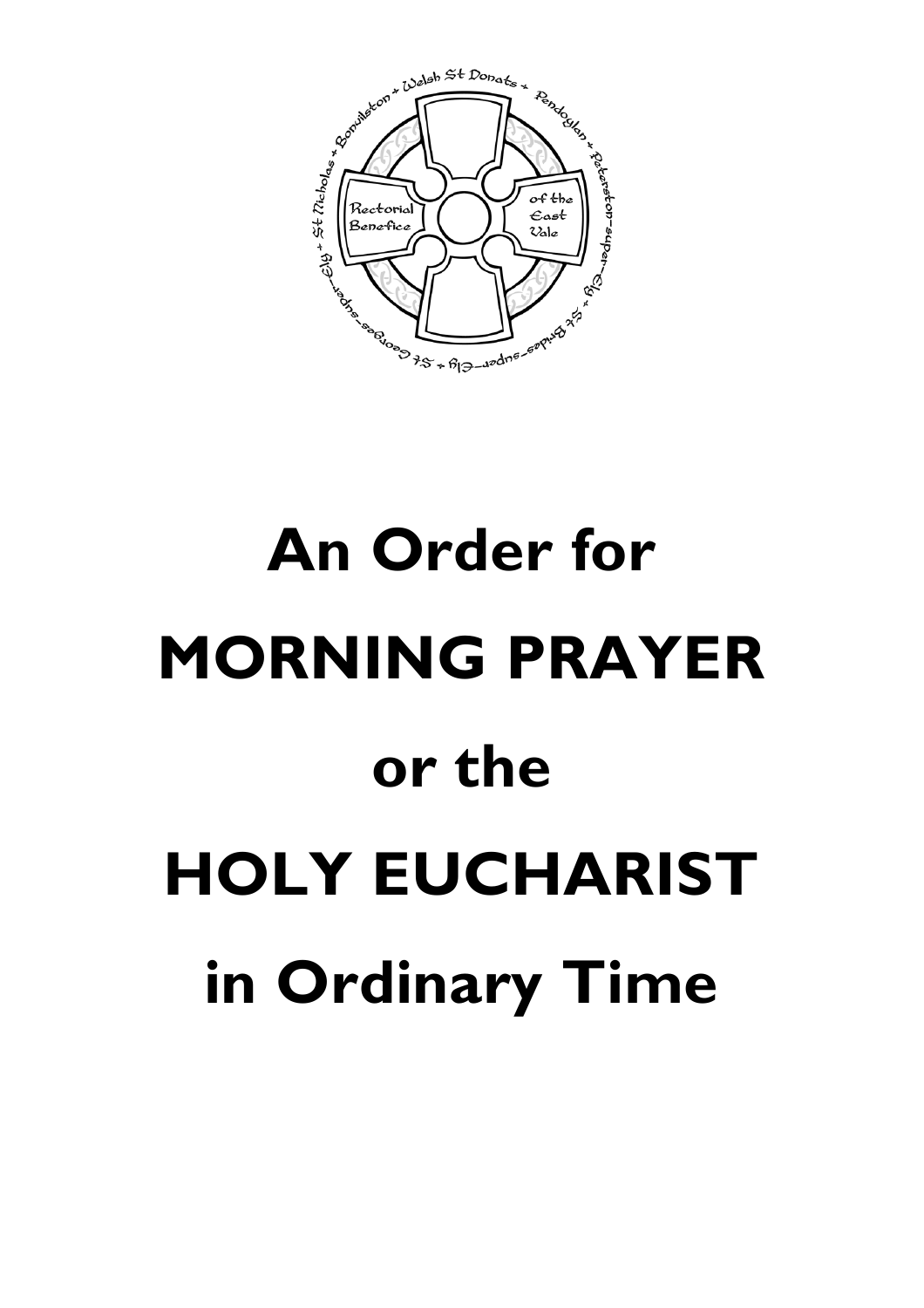## *Hymn*

### *The Introduction*

In the name of the + Father, and of the Son, and of the Holy Spirit. **Amen.**

Grace and peace be with you **and keep you in the love of Christ.**

**Father of glory, holy and eternal, look upon us now in power and mercy. May your strength overcome our weakness, your radiance transform our blindness, and your Spirit draw us to that love shown and offered to us by your Son, our Saviour Jesus Christ. Amen.**

**Heavenly Father, all hearts are open to you. No secrets are hidden from you. Purify us with the fire of your Holy Spirit that we may love and worship you faithfully, through Jesus Christ our Lord. Amen.**

| Lord, have mercy.  | Lord, have mercy.  |
|--------------------|--------------------|
| Christ have mercy. | Christ have mercy. |
| Lord, have mercy.  | Lord, have mercy.  |

**Heavenly Father, we have sinned in thought, word and deed, and have failed to do what we ought to have done. We are sorry and truly repent. For the sake of your Son Jesus Christ who died for us, forgive us all that is past and lead us in his way to walk as children of light. Amen.**

Almighty God, who forgives all who truly repent, have mercy on you and set you free from sin, strengthen you in goodness and keep you in eternal life; through Jesus Christ our Lord. Amen.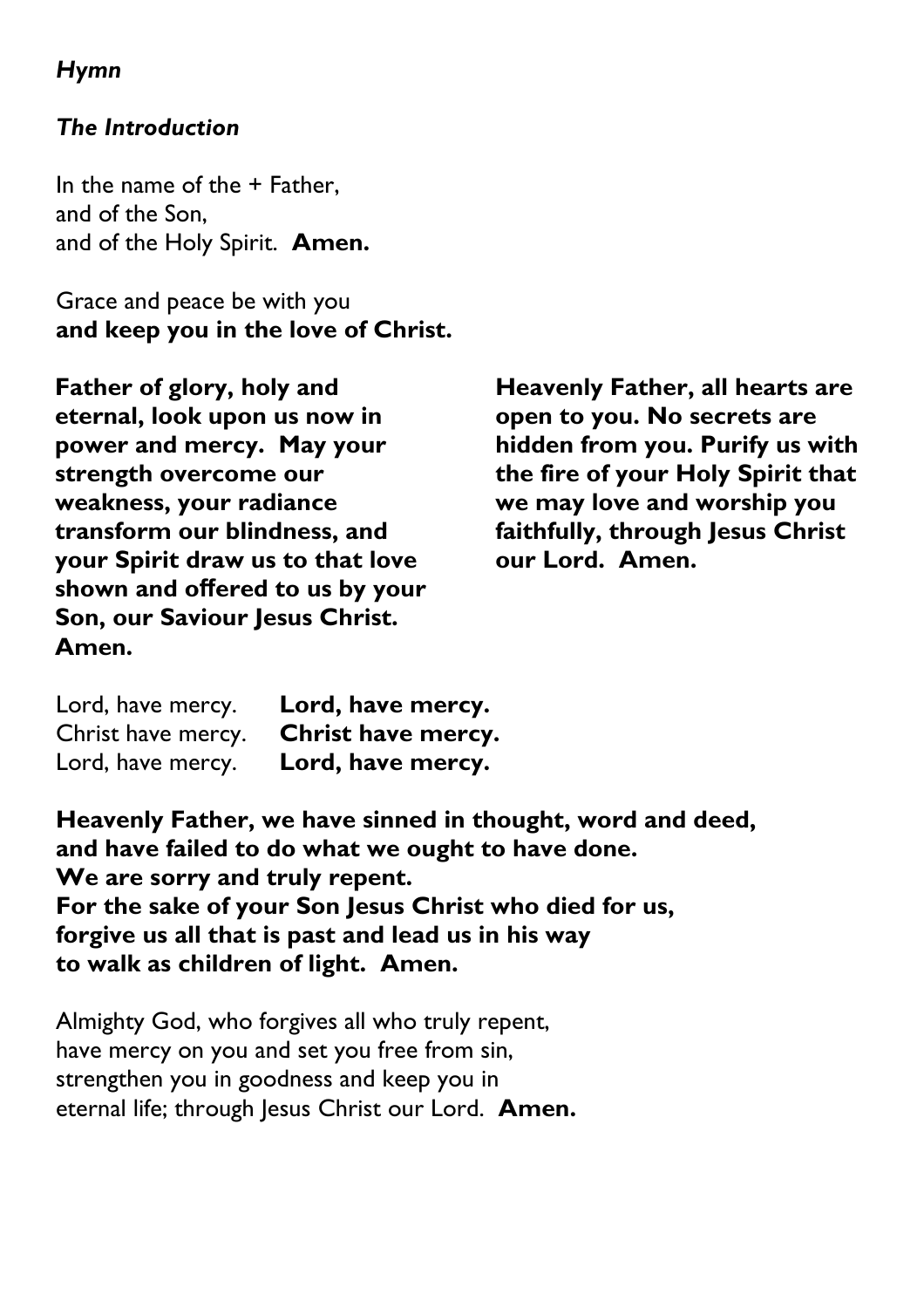### *The Gloria*

**Glory in the highest to the God of heaven! Peace to all your people through the earth be given! Mighty God and Father, thanks and praise we bring, singing Hallelujah to our heavenly king.**

**Jesus Christ is risen, God the Father's Son! With the Holy Spirit you are Lord alone! Lamb once killed for sinners, all our guilt to bear, show us now your mercy, now receive our prayer.**

**Christ the world's true Saviour, high and holy One, seated now and reigning from your Father's throne: Lord and God, we praise you! Highest heaven adores: in the Father's glory, all the praise be yours!**

#### *The Collect*

*[The collect and readings for the day can be found on the weekly sheet.]*

Let us pray…

*The Collect of the Day* 

#### *The Liturgy of the Word*

*The First Reading*

*The Psalm*

*The Second Reading*

*The Gospel*

#### *The Homily*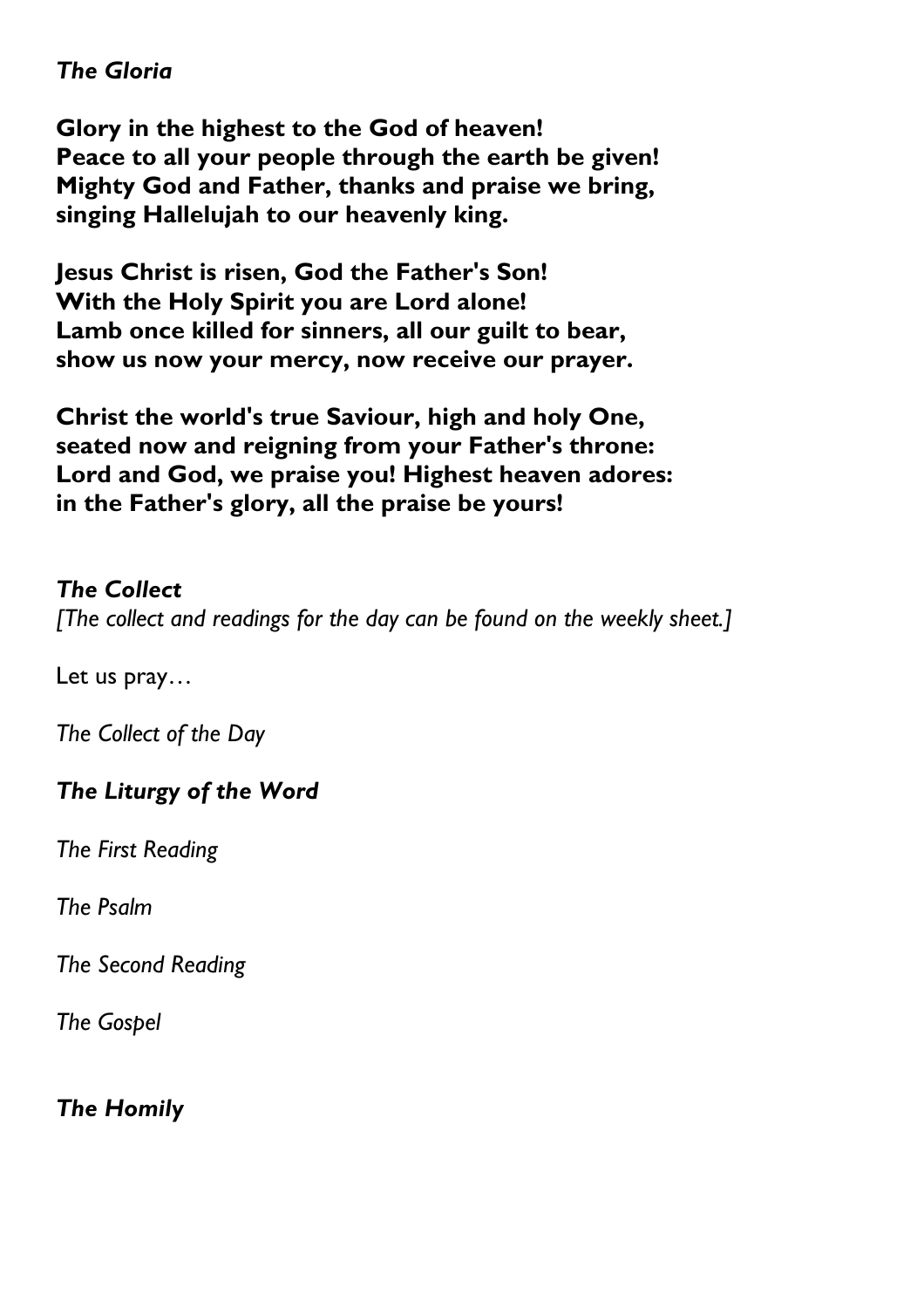**We believe in one God, the Father, the almighty, maker of heaven and earth, of all that is, seen and unseen. We believe in one Lord, Jesus Christ, the only Son of God, eternally begotten of the Father, God from God, Light from Light, true God from true God, begotten, not made, of one being with the Father. Through him all things were made. For us and for our salvation he came down from heaven; by the power of the Holy Spirit he became incarnate from the Virgin Mary, and was made man. For our sake he was crucified under Pontius Pilate; he suffered death and was buried. On the third day he rose again in accordance with the Scriptures; he ascended into heaven and is seated at the right hand of the Father. He will come again in glory to judge the living and the dead, and his kingdom will have no end. We believe in the Holy Spirit, the Lord, the giver of life, who proceeds from the Father and the Son, who with the Father and the Son is worshipped and glorified, who has spoken through the prophets. We believe in one holy catholic and apostolic Church. We acknowledge one baptism for the forgiveness of sins. We look for the resurrection of the dead, and the life of the world to come. Amen.**

Do you believe in God the Father, the Creator of all? **I believe and trust in God the Father.**

Do you believe and trust in his Son Jesus Christ, the Saviour of the world? **I believe and trust in God the Son.**

Do you believe and trust in the Holy Spirit, the Lord, the Giver of life? **I believe and trust in his Holy Spirit, who gives life to the people of God.**

This is the faith of the Church. **This is our faith. We believe and trust in one God, Father, Son and Holy Spirit.**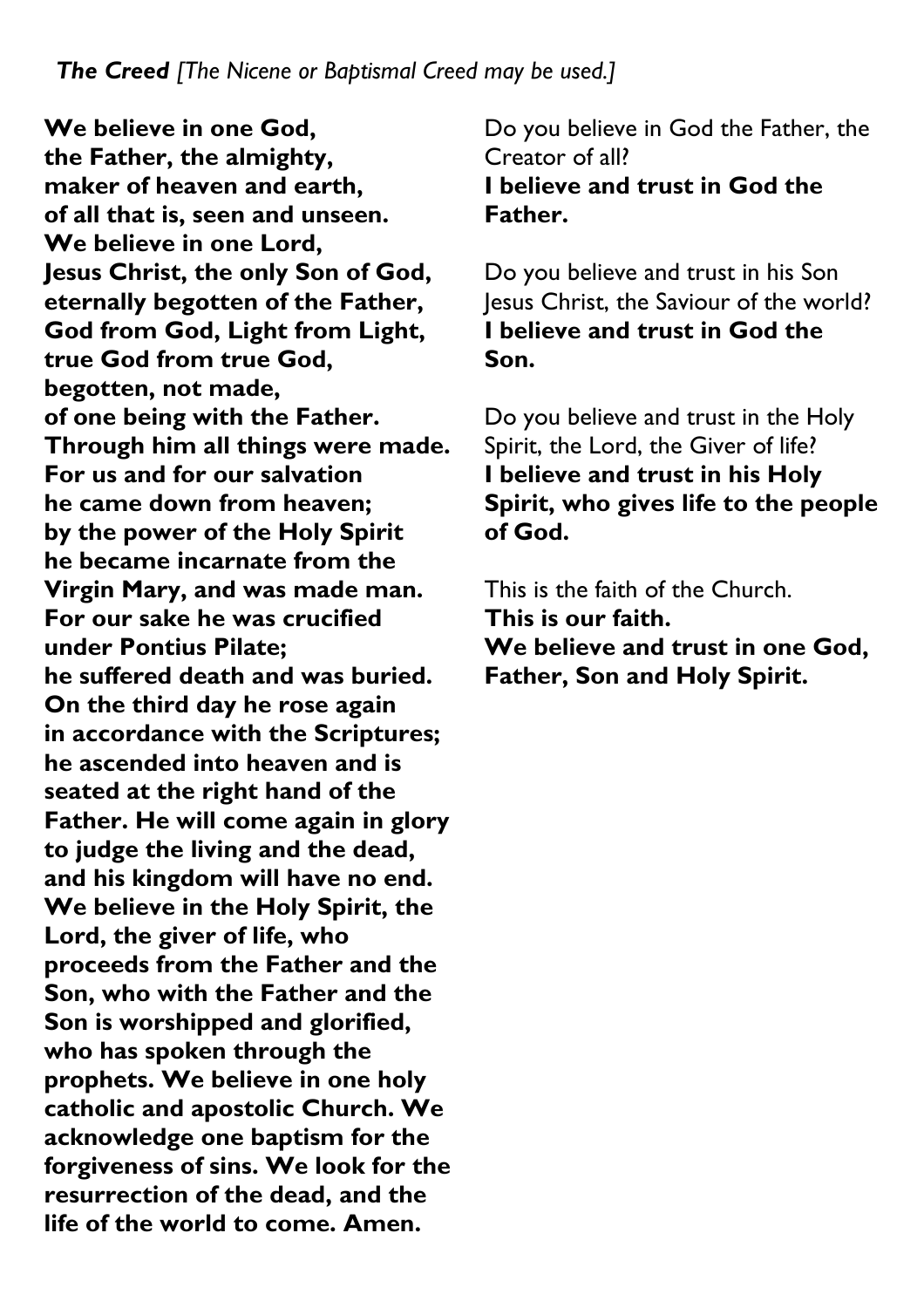*[Hymn - A hymn is added here during Morning Prayer only]*

# *The Prayers of the Church*

*After each petition:* Lord, in your mercy. **Hear our prayer.**

*Concluding with:* **Merciful Father, accept these prayers for the sake of your Son, our saviour Jesus Christ. Amen.**

*[If the Eucharist is celebrated please ignore the alternative ending in the box below and continue to the top of the next but one page for the peace.]*

*The Order of Morning Prayer concludes with the following:*

# *The Lord's Prayer*

Let us pray with confidence to the Father, in the words our Saviour gave us:

*Or*

Let us pray for the coming of the Kingdom, in the words Jesus taught us:

**Our Father, who art in heaven, hallowed be thy name; thy kingdom come, thy will be done, on earth as it is in heaven. Give us this day our daily bread. And forgive us our trespasses as we forgive those who trespass against us. And lead us not into temptation, but deliver us from evil. For thine is the kingdom, the power and the glory, forever and ever. Amen.**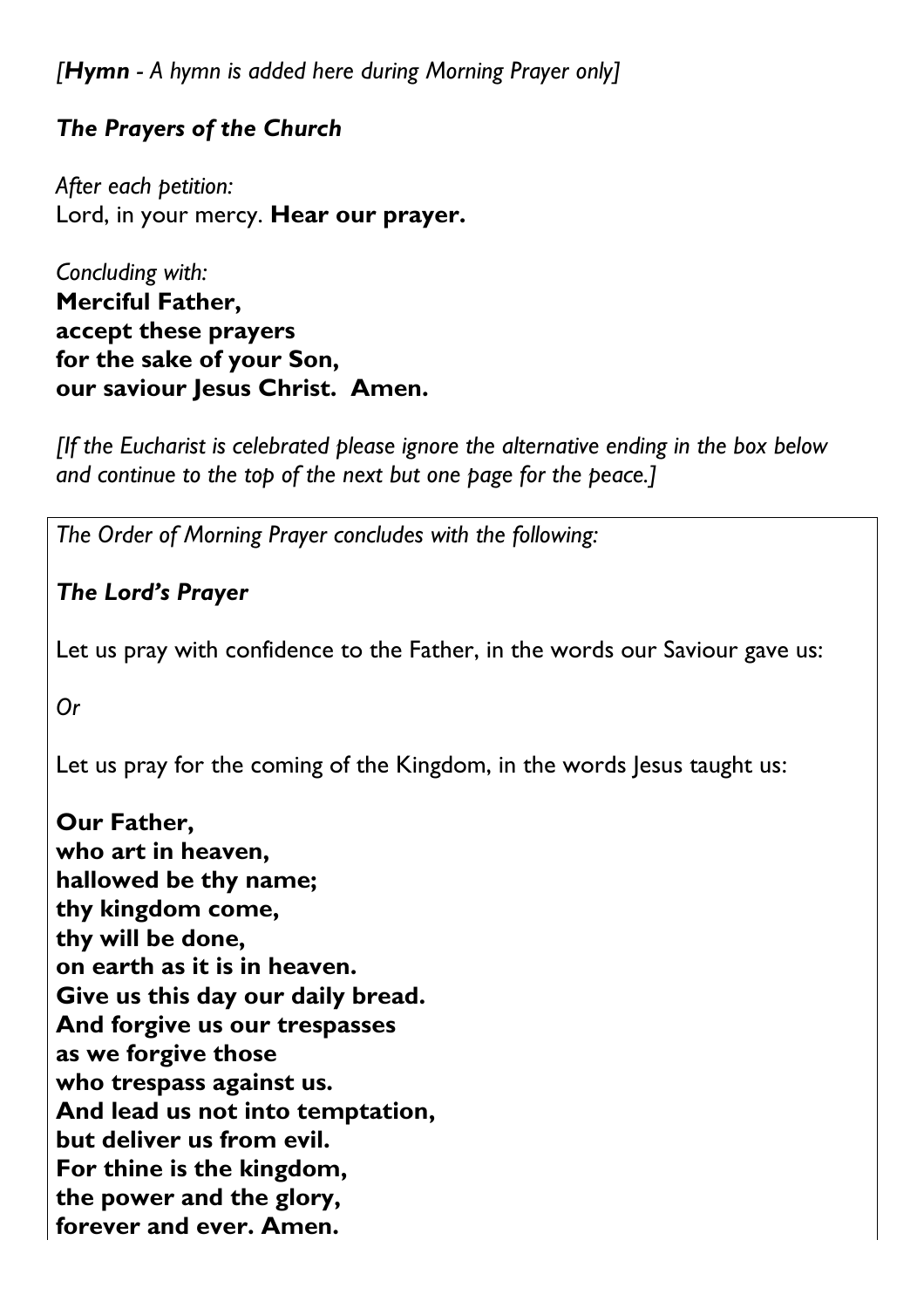# *The Peace*

Christ is our peace. He has reconciled us to God in one body on the cross. We meet in his name and share his peace.

*Or*

We are the body of Christ. In the one Spirit we were all baptized into one body. Let us pursue all that makes for peace and strengthens our common life.

*Or*

Christ, the Prince of peace, breaks down the walls that divide us. God has called us to live in peace.

The Peace of the Lord be with you always. **And also with you.**

Let us offer one another a sign of peace.

*Hymn*

# *The Blessing and Dismissal*

The Lord be with you. **And also with you.**

…and the blessing of God almighty, the Father, and the Son and the Holy Spirit, be upon you and remain with you always. **Amen.**

Go in peace to love and serve the Lord. **In the name of Christ.**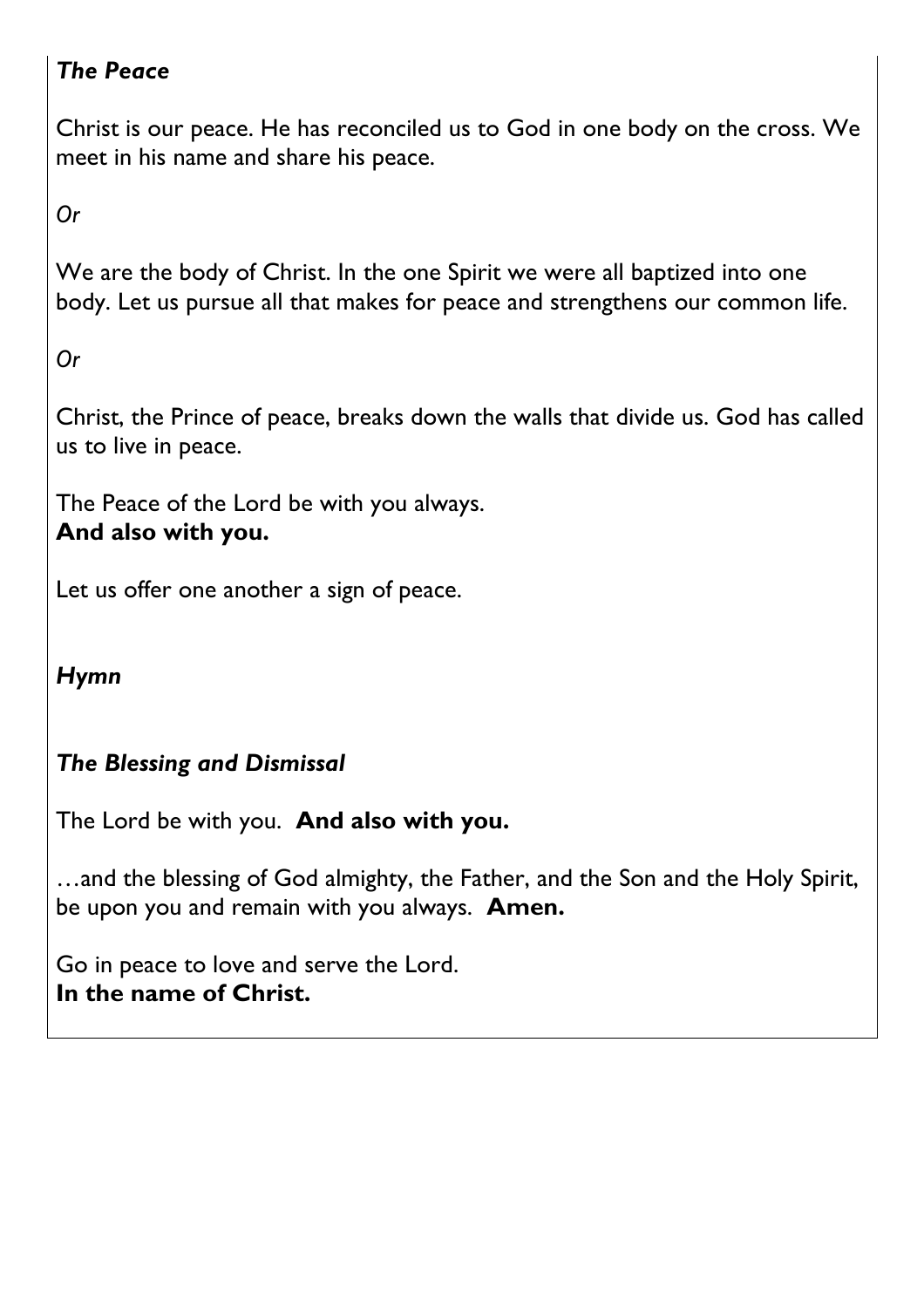*The Eucharist continues here:*

## *The Peace*

Christ is our peace. He has reconciled us to God in one body on the cross. We meet in his name and share his peace.

*Or*

We are the body of Christ. In the one Spirit we were all baptized into one body. Let us pursue all that makes for peace and strengthens our common life.

*Or*

Christ, the Prince of peace, breaks down the walls that divide us. God has called us to live in peace.

The Peace of the Lord be with you always. **And also with you.**

Let us offer one another a sign of peace.

# *Hymn*

## *The Liturgy of the Eucharist*

Blessed are you, Lord, God of all creation. Through your goodness we have this bread to offer, which earth has given and human hands have made. It will become for us the bread of life. **Blessed be God for ever.**

Blessed are you, Lord, God of all creation. Through your goodness we have this wine to offer, fruit of the vine and work of human hands. It will become our spiritual drink. **Blessed be God for ever.**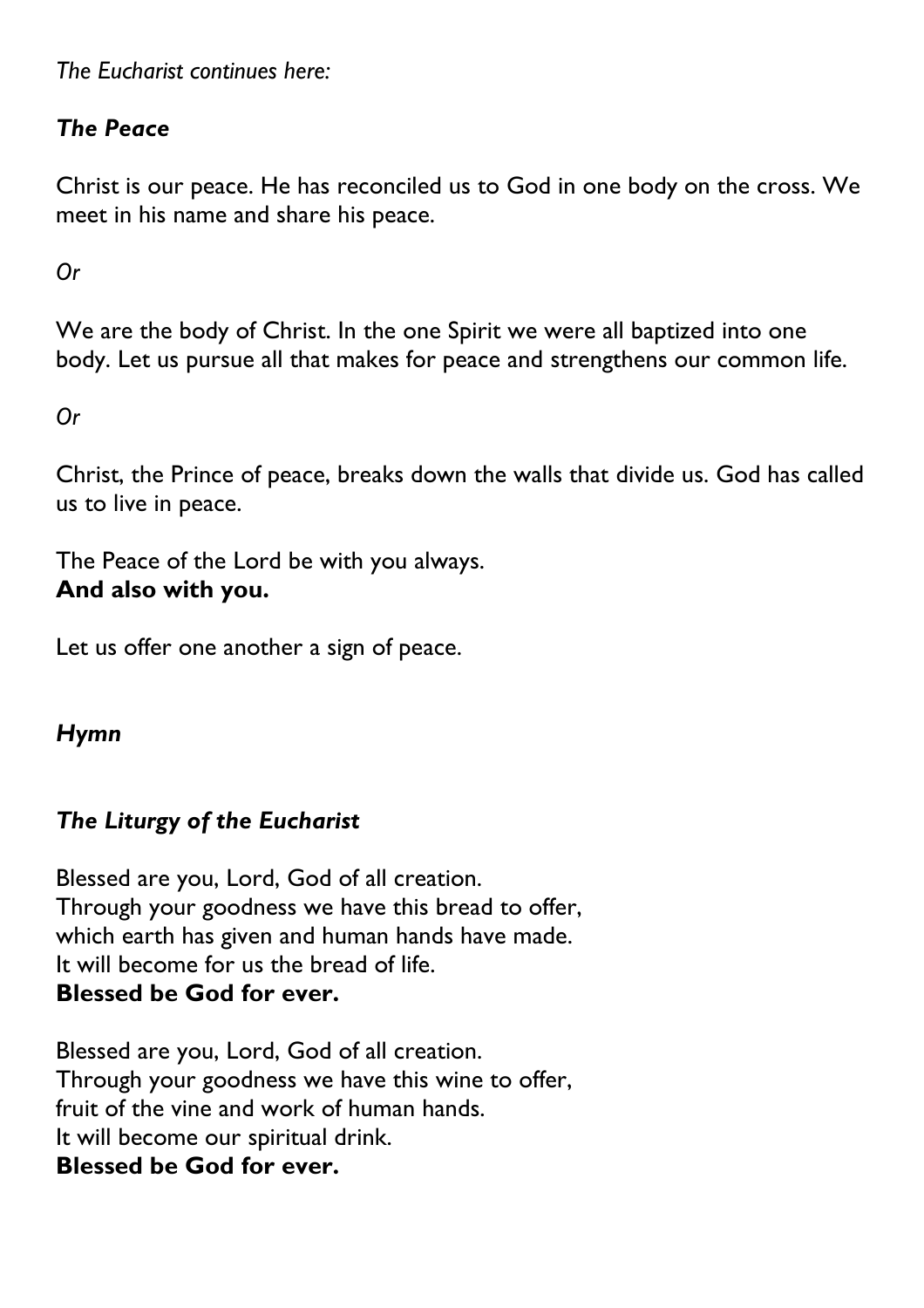The Lord be with you. **And also with you.**

Lift up your hearts. **We lift them to the Lord.**

Let us give thanks to the Lord our God. **It is right to give our thanks and praise.**

It is indeed right, it is our duty and our joy at all times and in all places to give you thanks and praise, holy Father, heavenly King, almighty, everlasting God, through Jesus Christ your only Son our Lord.

[He is your eternal Word: through him you created the universe and formed us men and women in your own image. You sent him to be our Saviour, born of Mary through the power of the Spirit. Upon the cross he opened wide his arms of mercy, embracing us in perfect love, destroying the power of evil, suffering and death. On the first day of the week you raised him from the dead and opened to us the gate of everlasting life. Through him you have given us your holy and life-giving Spirit, and made us your own sons and daughters.]

[Who by his death has destroyed death and by his rising to life again has restored to us eternal life.]

[For he is our great high priest who has freed us from our sins and has made us a royal priesthood serving you, our God and Father.]

Therefore, with angels and archangels and with all the company of heaven we proclaim your great and glorious name, for ever praising you and saying:

**Holy, holy, holy Lord, God of power and might, heaven and earth are full of your glory. Hosanna in the highest.**

**Blessed is he who comes in the name of the Lord. Hosanna in the highest.**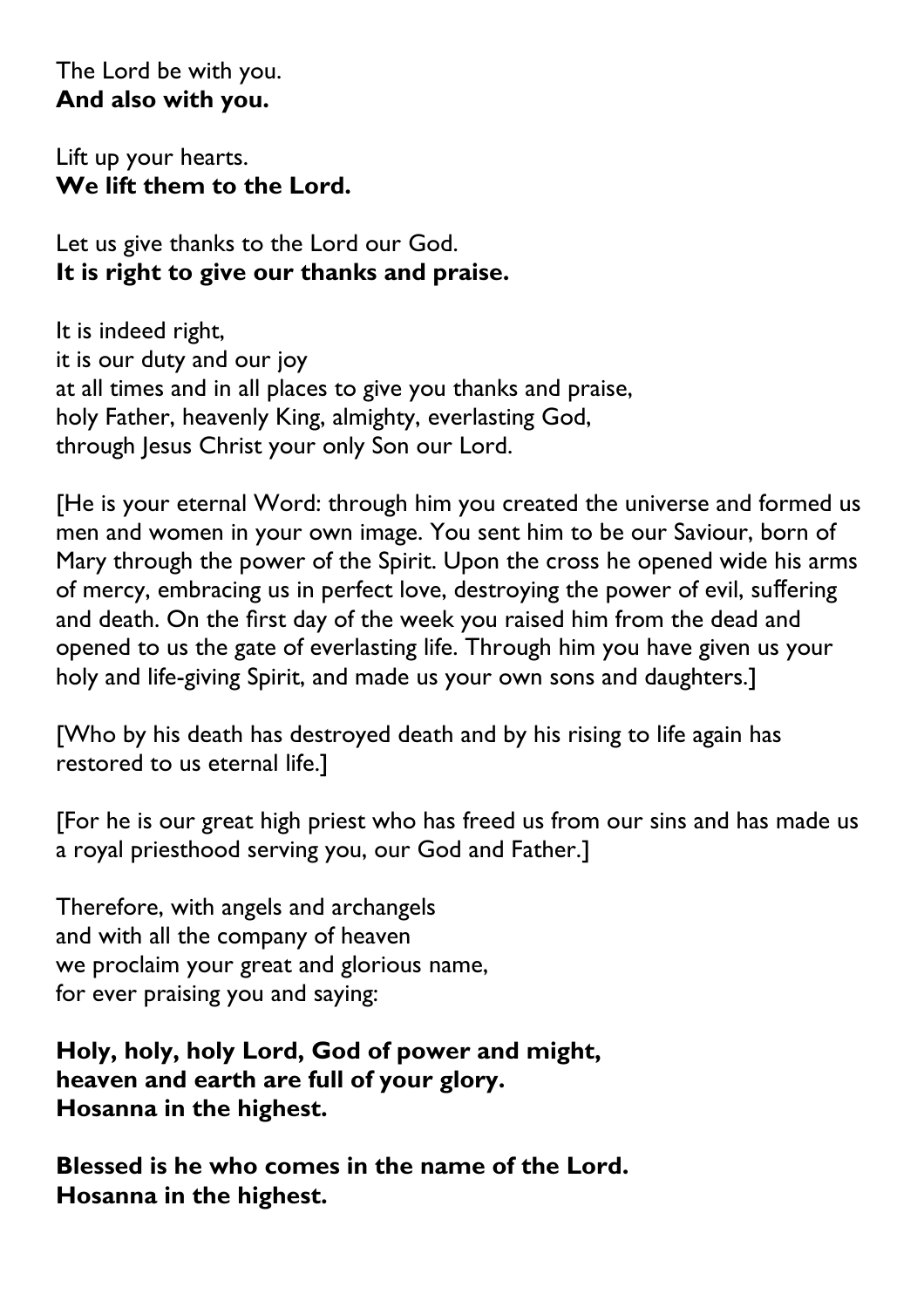Hear us, heavenly Father, through Jesus Christ your Son our Lord. Through him accept our sacrifice of praise, and grant that, by the power of your Spirit, these gifts of bread and wine may be for us his body and his blood; who in the same night that he was betrayed took bread and gave you thanks; he broke it and gave it to his disciples, saying,

Take, eat; this is my body which is given for you. Do this in remembrance of me.

In the same way, after supper, he took the cup and gave you thanks; he gave it to them, saying,

Drink from this, all of you; for this is my blood of the new covenant which is shed for you and for many for the forgiveness of sins. Do this, as often as you drink it, in remembrance of me.

Let us proclaim the mystery of faith: **Christ has died. Christ is risen. Christ will come in glory.**

Therefore, Father, remembering the saving death and resurrection of your Son, we offer to you in thanksgiving this bread and this cup, your gifts to us, and we thank you for counting us worthy to stand in your presence and serve you. Send your Holy Spirit upon all of us who share this bread and this cup. Strengthen our faith, make us one and welcome us and all your people into the glorious kingdom of your Son.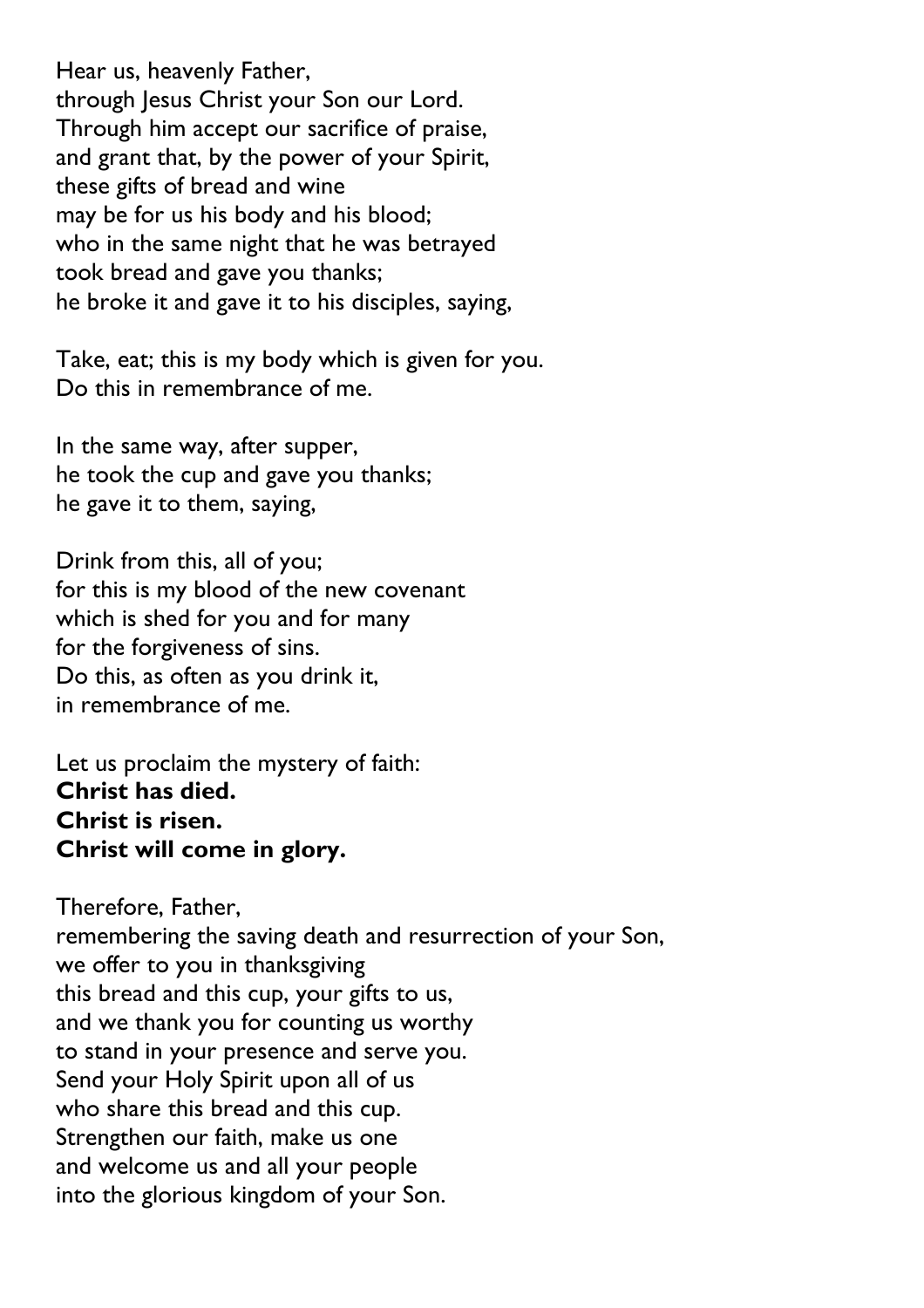Through him, with him, in him, in the unity of the Holy Spirit all honour and glory are yours, almighty Father, forever and ever. **Amen.**

#### *The Lord's Prayer*

Let us pray with confidence to the Father, in the words our Saviour gave us:

*Or*

Let us pray for the coming of the Kingdom, in the words Jesus taught us:

**Our Father, who art in heaven, hallowed be thy name; thy kingdom come, thy will be done, on earth as it is in heaven. Give us this day our daily bread. And forgive us our trespasses as we forgive those who trespass against us. And lead us not into temptation, but deliver us from evil. For thine is the kingdom, the power and the glory, forever and ever. Amen.**

We break this bread to share in the body of Christ. **Though we are many, we are one body for we all share in one bread.**

**Lamb of God, you take away the sins of the world: have mercy on us. Lamb of God, you take away the sins of the world: have mercy on us. Lamb of God, you take away the sins of the world: grant us peace.**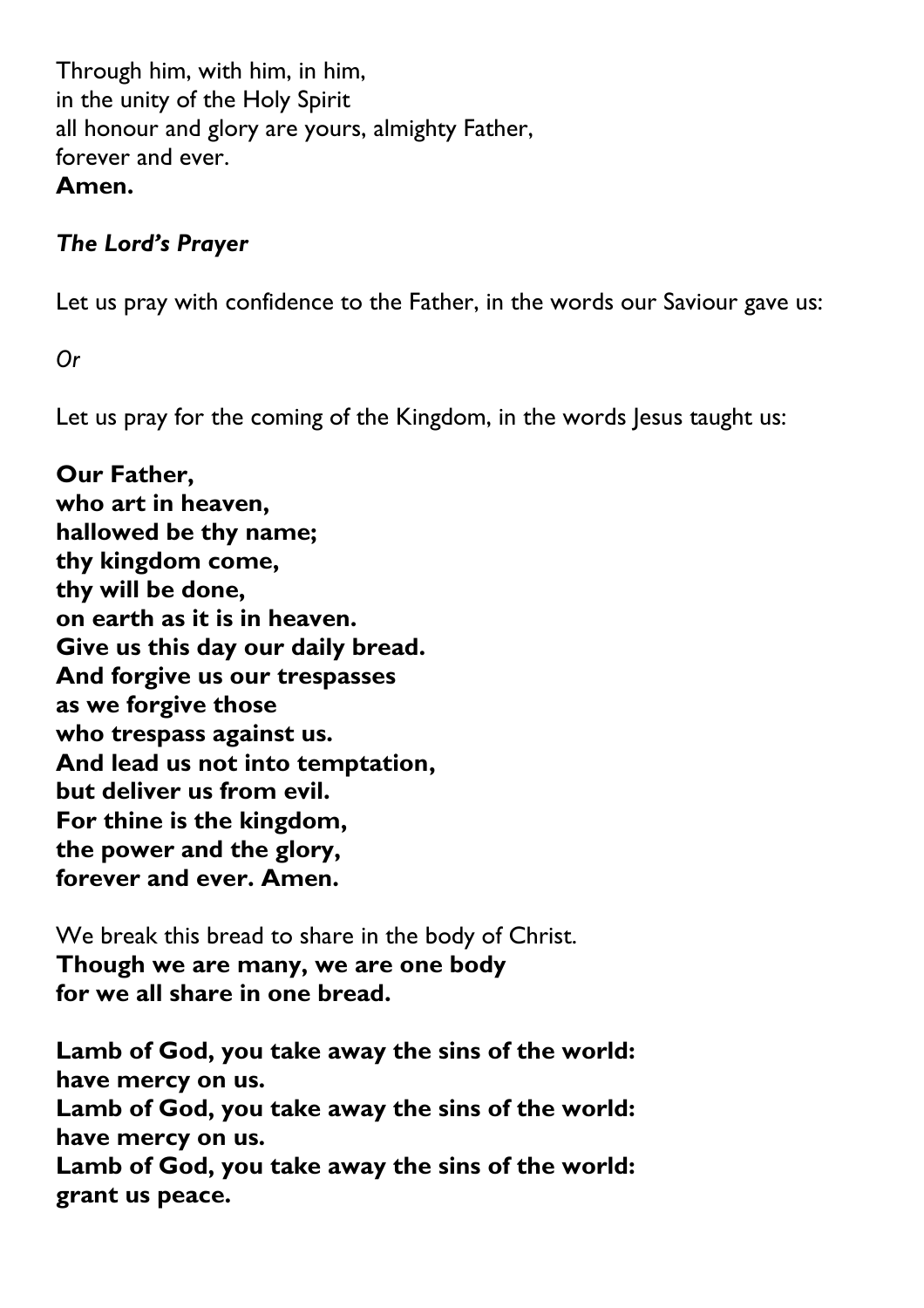God's holy gifts for God's holy people. **Jesus Christ is holy, Jesus Christ is Lord, to the glory of God the Father.** 

*Or* 

Jesus is the Lamb of God who takes away the sins of the world. Happy are those who are called to his supper. **Lord, I am not worthy to receive you, but only say the word and I shall be healed.**

*Hymn*

## *The Post Communion*

Give thanks to Lord for he is gracious. **His love is everlasting.**

*The Post Communion prayer can be found on the weekly sheet.*

## *The Blessing and Dismissal*

The Lord be with you. **And also with you.**

…And the blessing of God almighty, the Father, and the Son and the Holy Spirit, be upon you and remain with you always. **Amen.**

Go in peace to love and serve the Lord. **In the name of Christ.**